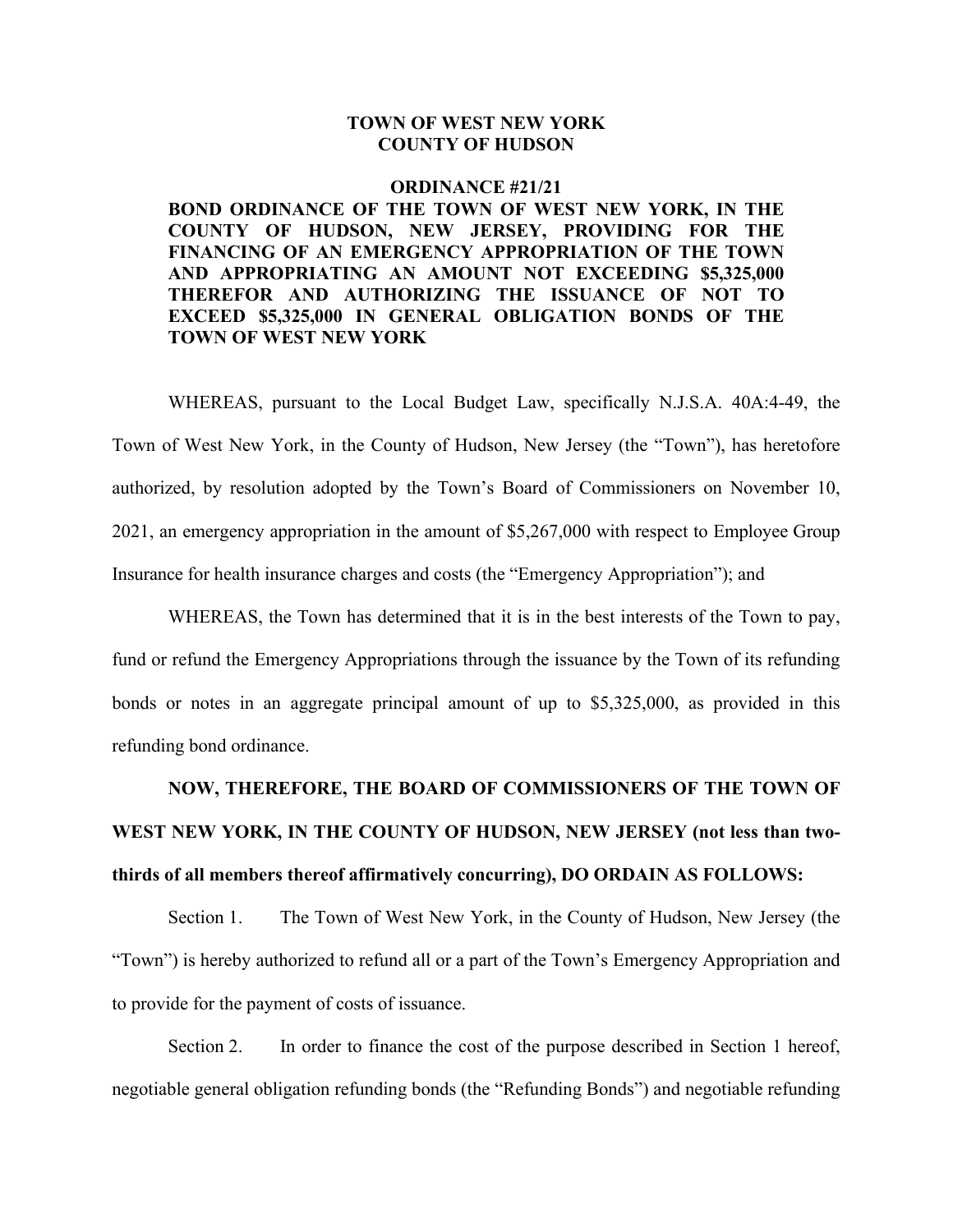bond anticipation notes (the "Refunding Notes") are hereby authorized to be issued in the principal amount not to exceed \$5,325,000 pursuant to the Local Bond Law.

Section 3. An amount not exceeding \$58,000 for items of expense listed in and permitted under N.J.S.A. 40A:2-51(b) has been included in the aggregate principal amount of refunding bonds authorized herein.

Section 4. All Refunding Notes issued hereunder shall mature at such times as may be determined by the Chief Financial Officer of the Town, provided that no Refunding Note shall mature later than one (1) year from its date. The Refunding Notes shall bear interest at such rate or rates and be in such form as may be determined by the Chief Financial Officer. The Chief Financial Officer shall determine all matters in connection with Refunding Notes issued pursuant to this refunding bond ordinance, and the Chief Financial Officer's signature upon the Refunding Notes shall be conclusive evidence as to all such determinations. All Refunding Notes issued hereunder may be renewed from time to time, in accordance with a maturity schedule approved by the Local Finance Board. The Chief Financial Officer is hereby authorized to sell part or all of the Refunding Notes from time to time at public or private sale, and to deliver them to the purchasers thereof upon receipt of payment of the purchase price, plus accrued interest from their dates to the dates of delivery thereof. The Chief Financial Officer is directed to report in writing to the Board of Commissioners at the meeting next succeeding the date when any sale or delivery of the Refunding Notes pursuant to this refunding bond ordinance is made. Such report must include the amount, description, interest rate and maturity schedule of the Refunding Notes sold, the price obtained and the name of the purchaser.

Section 5. The full faith and credit of the Town are hereby pledged to the punctual payment of the principal of and the interest on the obligations authorized by this refunding bond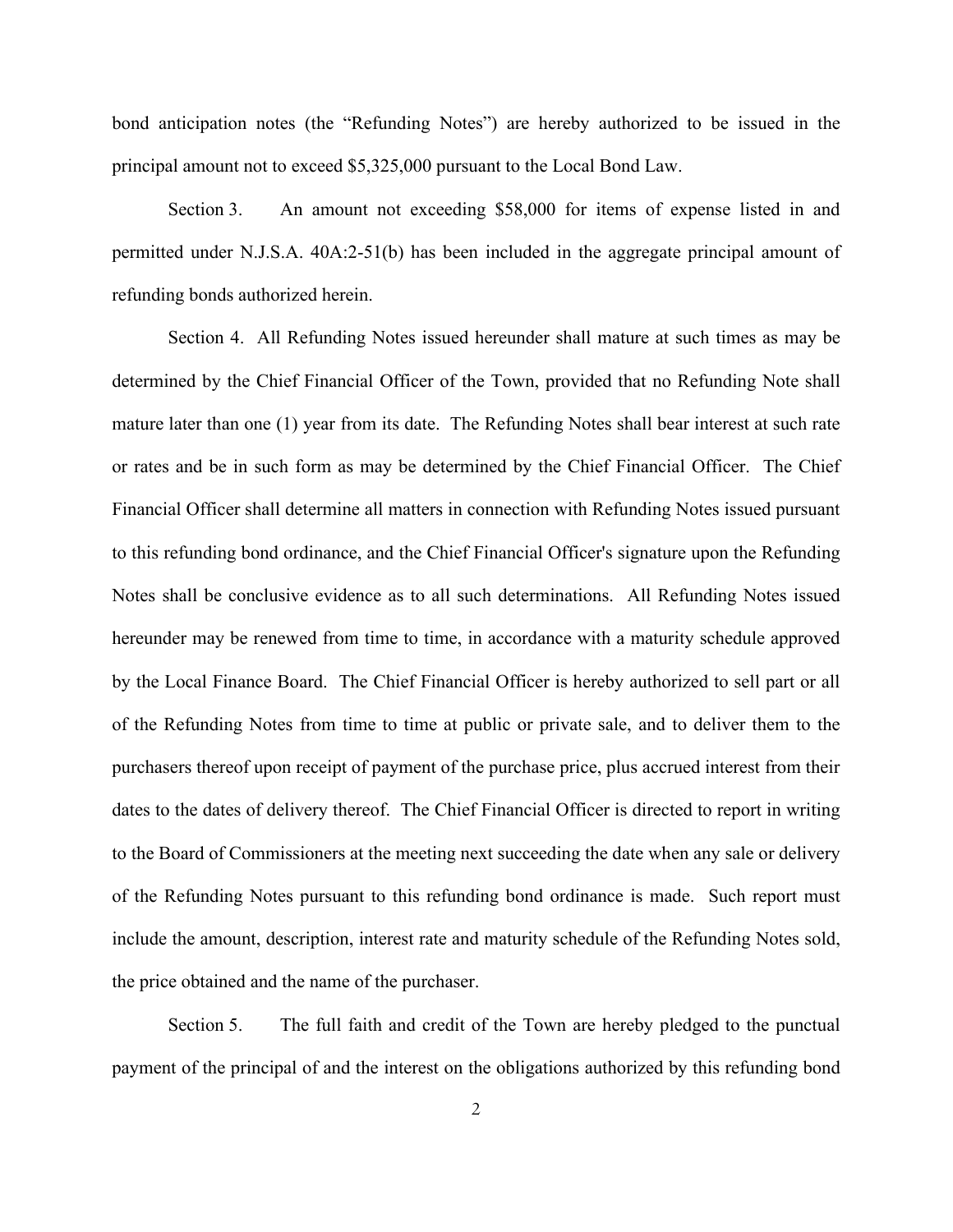ordinance. The obligations shall be direct, unlimited obligations of the Town, and the Town shall be obligated to levy ad valorem taxes upon all the taxable real property within the Town for the payment of the obligations and the interest thereon without limitation of rate or amount.

Section 6. A certified copy of this refunding bond ordinance as adopted on first reading has been filed with the Director of the Division of Local Government Services in the Department of Community Affairs of the State of New Jersey prior to final adoption, together with a complete statement in the form prescribed by the Director and signed by the chief financial officer of the Town as to the indebtedness to be financed by the issuance of the refunding bonds authorized herein.

Section 7. This refunding bond ordinance shall take effect 20 days after the first publication thereof after final adoption, as provided by the Local Bond Law, provided that the consent of the Local Finance Board has been endorsed upon a certified copy of this ordinance as finally adopted.

**Introduced: November 10, 2021**

**Adopted: December 15, 2021**

## **Statement**

The foregoing ordinance having been previously adopted for first reading and published was further considered by the Mayor and Board of Commissioners of the Town of West New York on **December 15, 2021** and at said date was duly and finally adopted after public hearing thereon.